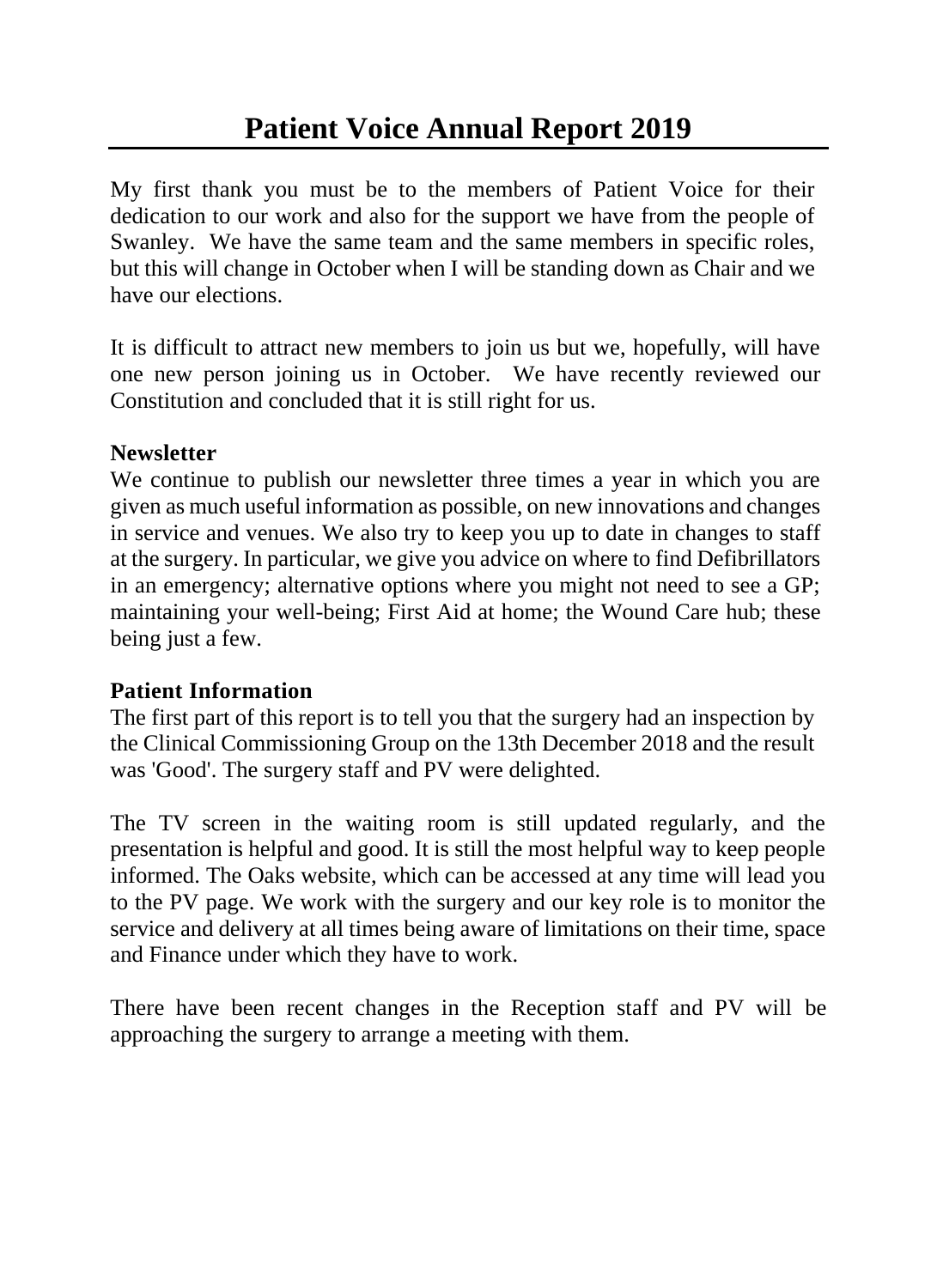## **Health Event**

The health events which we organise each year are intended for our whole community to understand and to manage long term health conditions. This is a wide field to reach and why we regard it the most important way to reach out to as many of the community as possible.

The decision is discussed with the doctors who give us guidance and help with seeking suitably qualified presenters. We are lucky enough to have a doctor as a member of our committee.

As we are aware, it is useful and helpful to try something different, and in order to encourage the young parents to join us we chose to change the Event to the Spring half term holiday.

Entitled 'Come and meet the Emergency Services', PV invited the Police Service, Fire Service, Ambulance and Air Ambulance services and Pharmacist. We also had a young lady who spoke about the 999 service and gave a defibrillator demonstration. The representatives each talked of their work and were well received. Unfortunately, we were unable to have an ambulance and fire engine on site as none were available, even the police car was called away but did return. We always knew that having the service vehicles on site may prove difficult as we are surrounded by three major motorways and their callout rate is very high.

We were pleased the programme was well received. All speakers and contributors have received a personal thank you, as have our faithful supporters who run the stands, we look forward to enjoying your company in the future.

Thanks also go to Anton Gustave-Tavernier from Sevenoaks District Council for his support and to Kerina Kerr, manager of the Alexandra Suite.

We were pleased to welcome our mayor, Councillor Leslie Dyball, her deputy, John Barnes, and Councillor John Edwards-Winser, the Chairman of Sevenoaks District Council. Thank you.

To the Oaks Surgery, a big thank you for the support you give to Patient Voice. To the PV committee a special thank you to all for always helping on Event day.